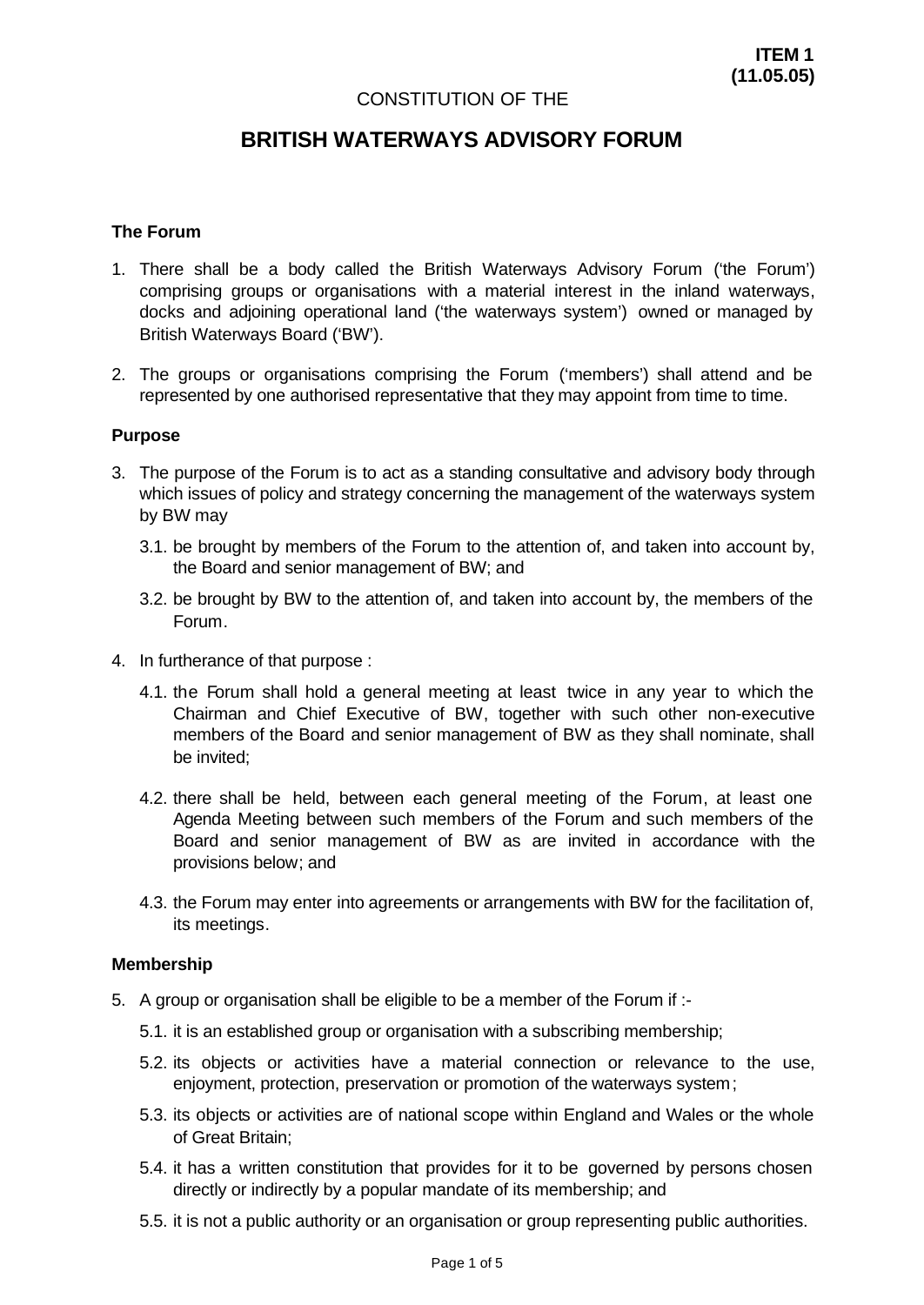- 6. The inaugural members of the Forum shall be any eligible group or organisation
	- 6.1. that was invited to the National User Group meeting held by BW on 16 November 2004; or
	- 6.2. is invited to the inaugural General Meeting of the Forum by the chairman of that meeting; and
	- 6.3. which in each case agrees to be a member of the Forum.
- 7. Other eligible groups or organisations may apply from time to time to be a member of the Forum and shall be admitted if it appears to the Chairman that the criteria for eligibility are met. If an application is refused by the Chairman, an applicant may appeal that decision to the Waterways Ombudsman whose decision shall be final.
- 8. Membership of the Forum shall not preclude any member from holding private or separate discussions or meetings with BW. If those discussions or meetings concern issues currently under consideration by the Forum, the member shall have regard to the desirability of keeping the Forum informed of them.
- 9. A register of members shall be kept by the Secretary and made available for inspection by the public.
- 10. Groups or organisations (including any located in Scotland) that are not eligible for membership of the Forum may be invited by the Chairman to send a representative to observe and (with the permission of the Chairman) speak at any General Meeting of the Forum.

#### **General Meetings**

- 11. General Meetings shall be called by not less than 28 days clear written notice to members specifying the business to be transacted.
- 12. At least two ordinary General Meetings shall be held in every year. In addition Extraordinary General Meetings may be called with due notice at any time by the Chairman and must be called after written request to the Chairman from at least ten members.
- 13. Every member is entitled to attend and be represented by one authorised representative at any General Meeting of the Forum. A member may by at least 48 hours advance notice to the Chairman request that one observer attend a General Meeting in addition to the authorised representative. The Chairman may refuse such permission on any reasonable grounds.
- 14. Except as otherwise provided in this Constitution, every issue at a General Meeting requiring to be determined shall be decided by a simple majority of votes of the members present through their authorised representatives (there being one vote per authorised representative) and in the event of a tie the chairman of the meeting shall have a casting vote.
- 15. The quorum for any General Meeting shall be ten members present by their authorised representative.
- 16. If the Chairman is not present at a General Meeting, the Vice-Chairman shall preside at that meeting and if neither the Chairman nor the Vice-Chairman are present those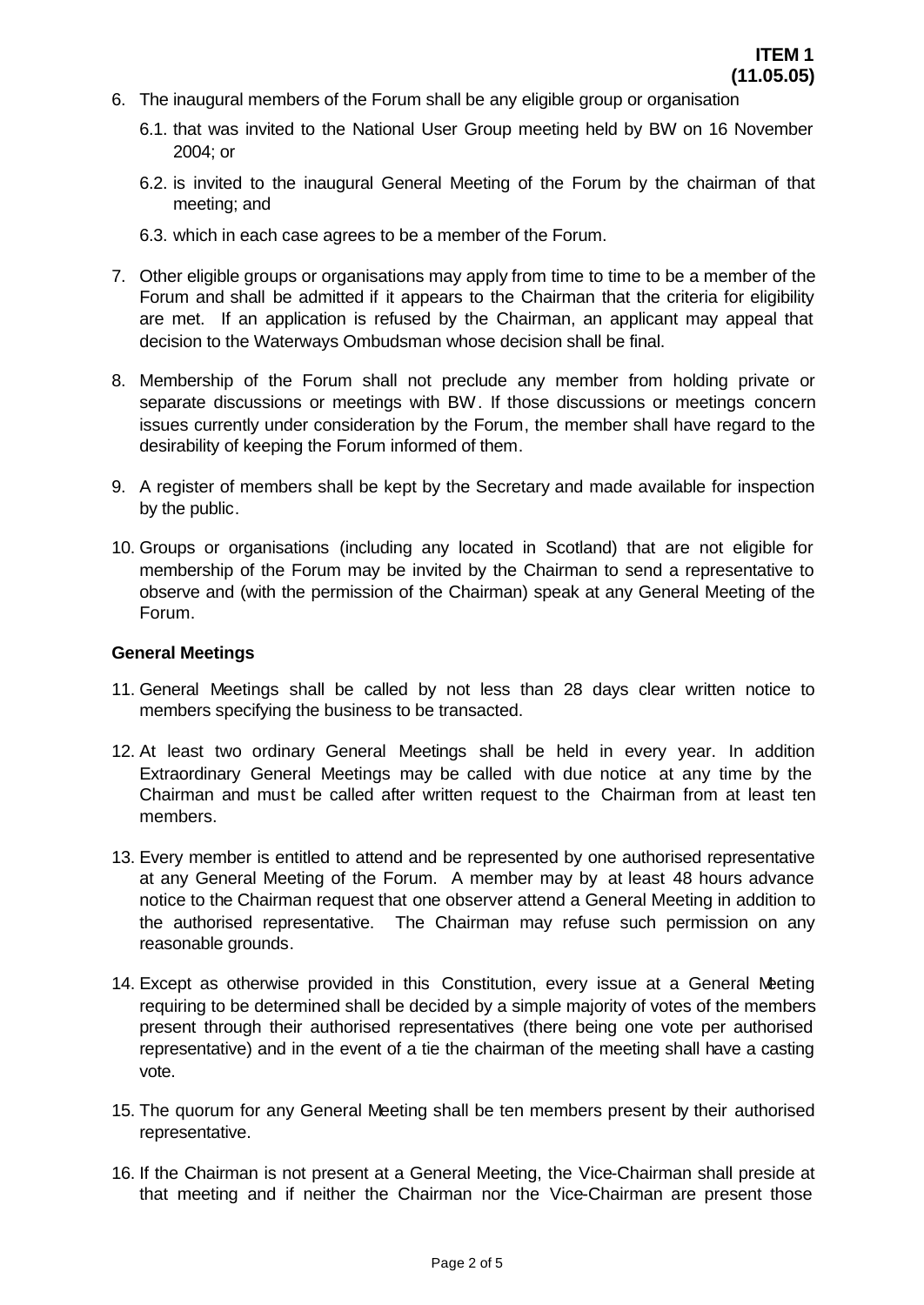members present and attending by their appointed representatives shall elect a person present to preside at the meeting.

# **Chairman and Vice Chairman**

- 17. The chairman of the Inaugural General Meeting of the Forum shall be Professor Jeffrey Jowell QC but the chairmanship of the Forum shall become vacant at the close of that meeting.
- 18. Elections for the office of Chairman and Vice-Chairman of the Forum shall be held at any General Meeting where a vacancy exists in the office or will exist at the close of that meeting.
- 19. A chairman or vice-chairman shall take office immediately following the close of the meeting at which he or she is elected and shall serve until the close of the third Ordinary General Meeting following the taking up of the office.
- 20. Notwithstanding the provisions of the preceding paragraph, the office of Vice-Chairman shall become vacant at the close of the second Ordinary General Meeting following the Inaugural General Meeting.
- 21. A chairman or vice-chairman may resign by notice in writing to the Secretary at any time and shall vacate office if a resolution to that effect is passed at any General Meeting by a majority of two thirds of the votes cast, provided notice of the proposed resolution was included in the notice calling the meeting.
- 22. If for any reason elections for the office of Chairman and Vice-Chairman take place at the same General Meeting, the Vice-Chairman elected at that meeting shall serve until the close of the second Ordinary General Meeting following the taking up of the office.
- 23. In any election to the office of Chairman and Vice-Chairman, the candidate that receives more that half the votes cast in any poll shall be elected. If in any election a poll is held with more than two candidates and none receives more than half the votes cast, there shall be a second poll in which only the two candidates receiving more votes than any other candidate shall stand.
- 24. In the event of a tie in any poll held for the purpose of electing a person to the office of Chairman or Vice-Chairman, the question shall be decided by lot.
- 25. Neither the Chairman nor the Vice-Chairman may be the appointed representative of any member whilst in office. A member may, upon its appointed representative being elected as Chairman or Vice-Chairman, forthwith appoint a replacement representative,

# **Agenda Meetings**

- 26. Between each Ordinary General Meeting of the Forum there shall be an Agenda Meeting.
- 27. The Chairman of BW and Chief Executive of BW, and such other members of the Board and senior management of BW as they shall nominate, shall be invited to an Agenda Meeting.
- 28. The Chairman of the Forum shall, having consulted the Vice-Chairman, decide which members of the Forum shall be invited to send a representative to an Agenda Meeting.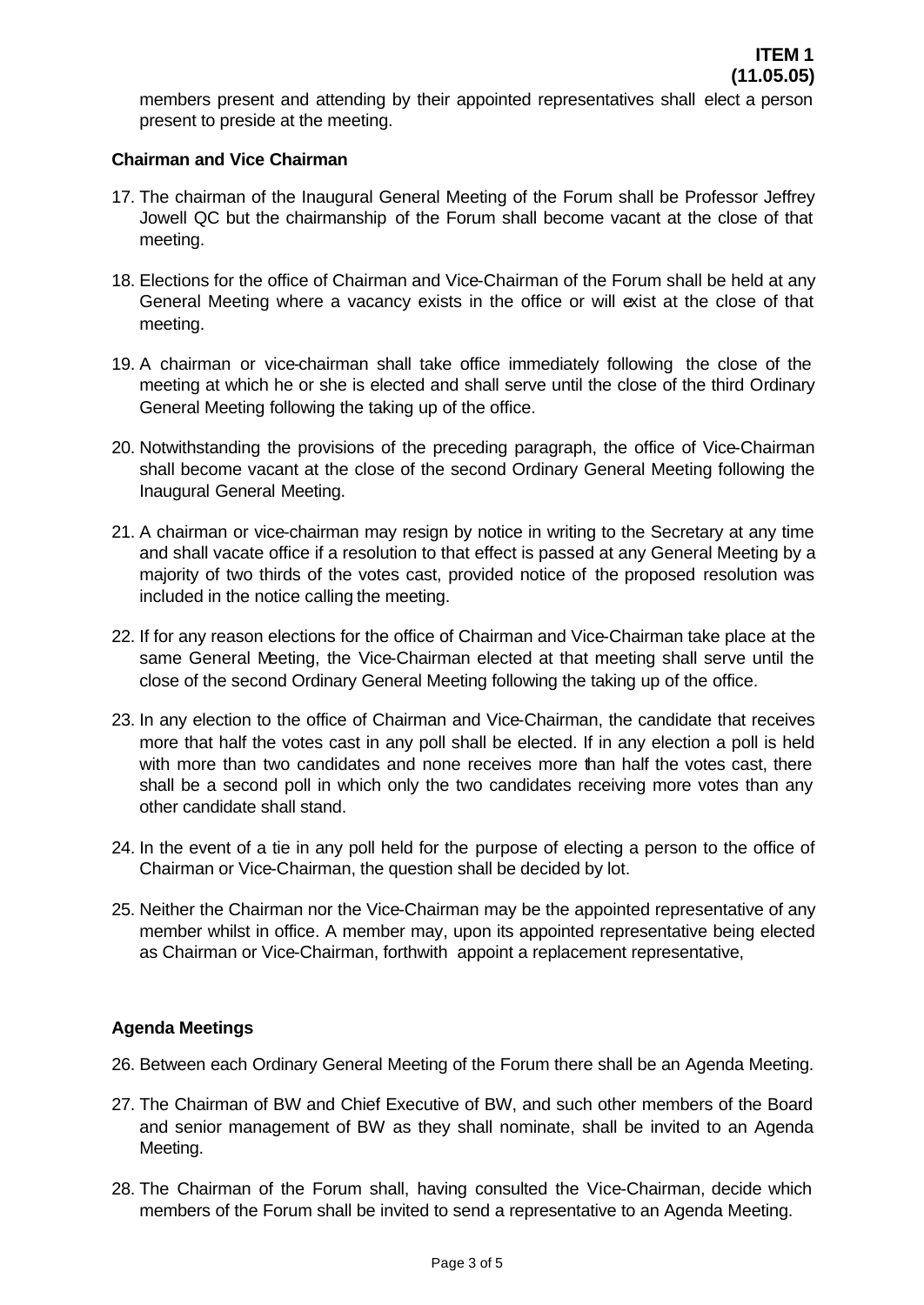- 29. For the purpose of invitations to Agenda Meetings, the membership of the Forum shall be divided into five constituencies as follows
	- 29.1. A constituency of members that primarily represent the interests of leisure and non-commercial boaters;
	- 29.2. A constituency of members that primarily represent the interests of those engaged in trade or business;
	- 29.3. A constituency of members that primarily represent the interests of anglers;
	- 29.4. A constituency of members that primarily represent the interests of walkers and those interested in access to waterway towpaths (other than when incidental to activities addressed in the other constituencies); and
	- 29.5. A constituency of members that primarily represent the interests of cyclists, horse riders and horse boaters.
- 30. Where the activities of member include to a substantial extent activities that would entitle it to be included in more than one constituency, or which do not come within the definition of any constituency, it may choose the constituency within which it shall be placed.
- 31. For every Agenda Meeting, the Chairman of the Forum shall issue an invitation to at least one member from each constituency who shall be entitled but not required to attend the meeting by one representative.
- 32. Subject to the requirement of the preceding paragraph, the Chairman shall have discretion in deciding which members to invite to send a representative to an Agenda Meeting, but shall take into account the desirability of
	- 32.1. issuing invitations to members that have a particular interest in items of business considered at the preceding General Meeting, or to be considered at or next General Meeting;
	- 32.2. rotating invitations amongst members within each constituency;
	- 32.3. having available at the Agenda Meeting any particular expertise or knowledge pertinent to the matters expected to be discussed;
	- 32.4. ensuring the number of persons present at the meeting enables a fully participative dialogue to take place between all persons present; and
	- 32.5. any other considerations that will be conducive to the purpose of the Forum.

# **Diversity**

33. The Forum, its committees (if any) and officers, shall at all times respect the diversity of views of its members and it shall be the duty of any committee or officer, when representing the Forum in meetings or other exchanges with BW or with the media, to give proper expression to that diversity. The duty to respect diversity of views shall not prevent the seeking of consensus and presentation of such consensus where it exists.

# **Amendments**

34. This Constitution may be amended at a General Meeting of the Forum by a two thirds majority of the votes cast by members through their representative present at the meeting provided the proposed amendments are included in the notice of the meeting.